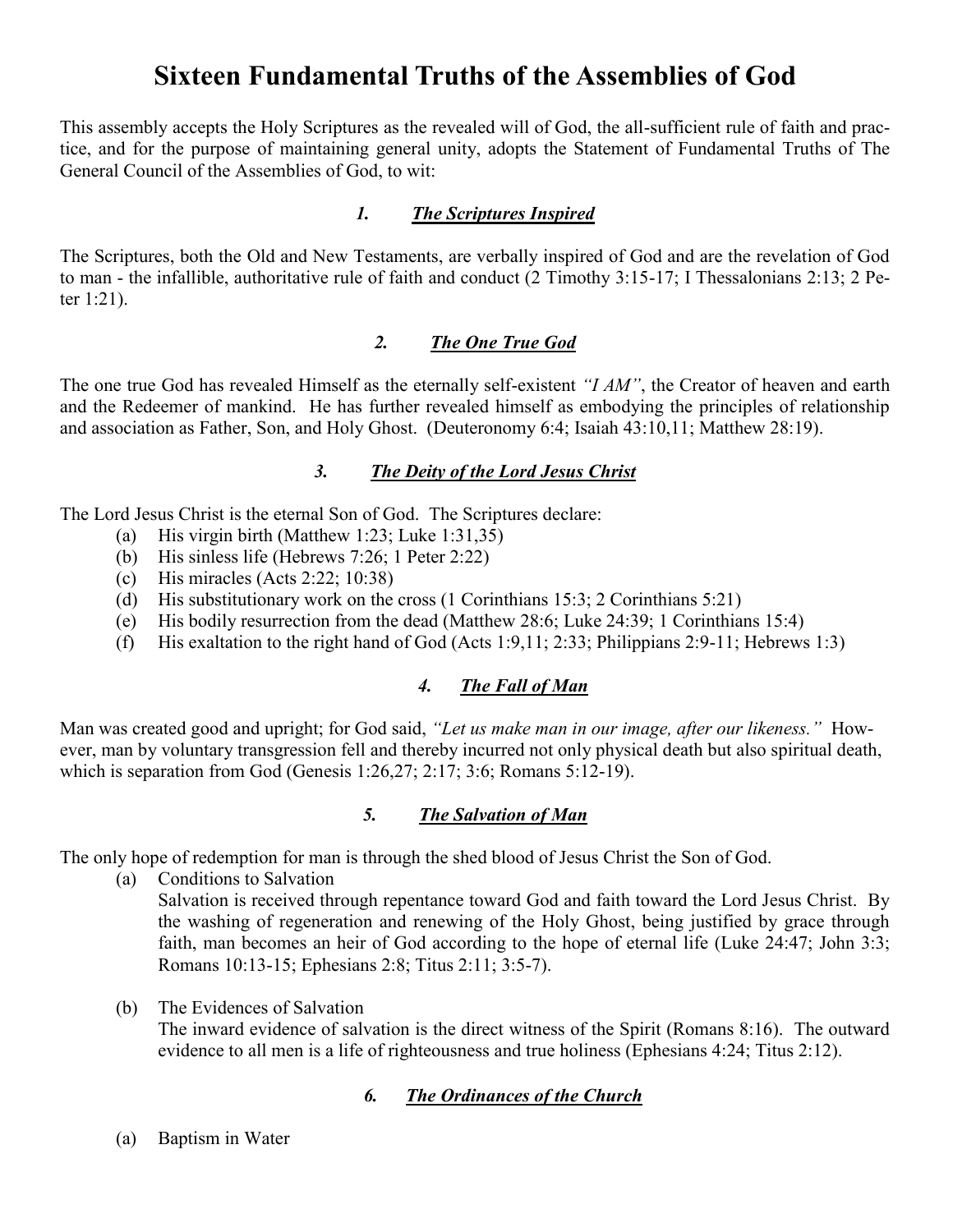The ordinance of baptism by immersion is commanded in the Scriptures. All who repent and believe on Christ as Saviour and Lord are to be baptized. Thus they declare to the world that they have died with Christ and that they also have been raised with Him to walk in newness of life. (Matthew 28:19; Mark 16:16; Acts 10:47,48; Romans 6:4).

(b) Holy Communion

The Lord's Supper, consisting of the elements – bread, and the fruit of the vine – are the symbols expressing our sharing the divine nature of our Lord Jesus Christ (2 Peter 1:4); a memorial of His suffering and death (1 Corinthians 11:26); and a prophecy of His second coming (1 Corinthians 11:26); and is enjoined on all believers *"till He come!"*

# *7. The Baptism in the Holy Ghost*

All believers are entitled to and should ardently expect and earnestly seek the promise of the Father, the Baptism in the Holy Ghost and fire, according to the command of our Lord Jesus Christ. This was the normal experience of all in the early Christian Church. With it comes the enduement of power for life and service, the bestowment of the gifts and their uses in the work of the ministry (Luke 24:49; Acts 1:4,8; 1 Corinthians 12:1- 31). This experience is distinct from and subsequent to the experience of the new birth (Acts 8:12-17; 10:44- 46; 11:14-16; 15:7-9). With the Baptism in the Holy Ghost come such experiences as an overflowing fullness of the Spirit (John 7:37-39; Acts 4:8), a deepened reverence for God (Acts 2:43; Hebrews 12:28), an intensified consecration to God and dedication to His work (Acts 2:42), and a more active love for Christ, for His Word and for the lost (Mark 16:20).

# *8. The Evidence of the Baptism in the Holy Ghost*

The baptism of believers in the Holy Ghost is witnessed by the initial physical sign of speaking with other tongues as the Spirit of God gives them utterance (Acts 2:4). The speaking in tongues in this instance is the same in essence as the gift of tongues (1 Corinthians 12:4-10, 28), but different in purpose and use.

# *9. Sanctification*

Sanctification is an act of separation from that which is evil, and of dedication unto God (Romans 12: 1,2; 1 Thessalonians 5:23; Hebrews 13:12). The Scriptures teach a life of *"holiness without which no man shall see the Lord"* (Hebrews 12:14). By the power of the Holy Ghost we are able to obey the command, *"Be ye holy, for I am holy"* (1 Peter 1:5).

Sanctification is realized in the believer by recognizing his identification with Christ in His death and resurrection, and by faith reckoning daily upon the fact of that union and by offering every faculty continually to the dominion of the Holy Spirit (Romans 6:1-11; 8:1,2,13; Galatians 2:20; Philippians 2:12,13; 1 Peter 1:5)

# *10. The Church and Its Mission*

The Church is the Body of Christ, the habitation of God through the Spirit, with divine appointments for the fulfillment of her great commission. Each believer, born of the Spirit, is an integral part of the General Assembly and Church of the Firstborn, which are written in heaven (Ephesians 1:22,23; Hebrews 12:23).

Since God's purpose concerning man is to save that which is lost, to be worshipped by man, and to build a body of believers in the image of His Son, the primary reason-for-being of the Assemblies of God as part of the Church is:

- (a) To be an agency of God for evangelizing the world (Acts 1:8, Matthew 28:19,20; Mark 16:15,16).
- (b) To be a corporate body in which man may worship God (1 Corinthians 12:13).